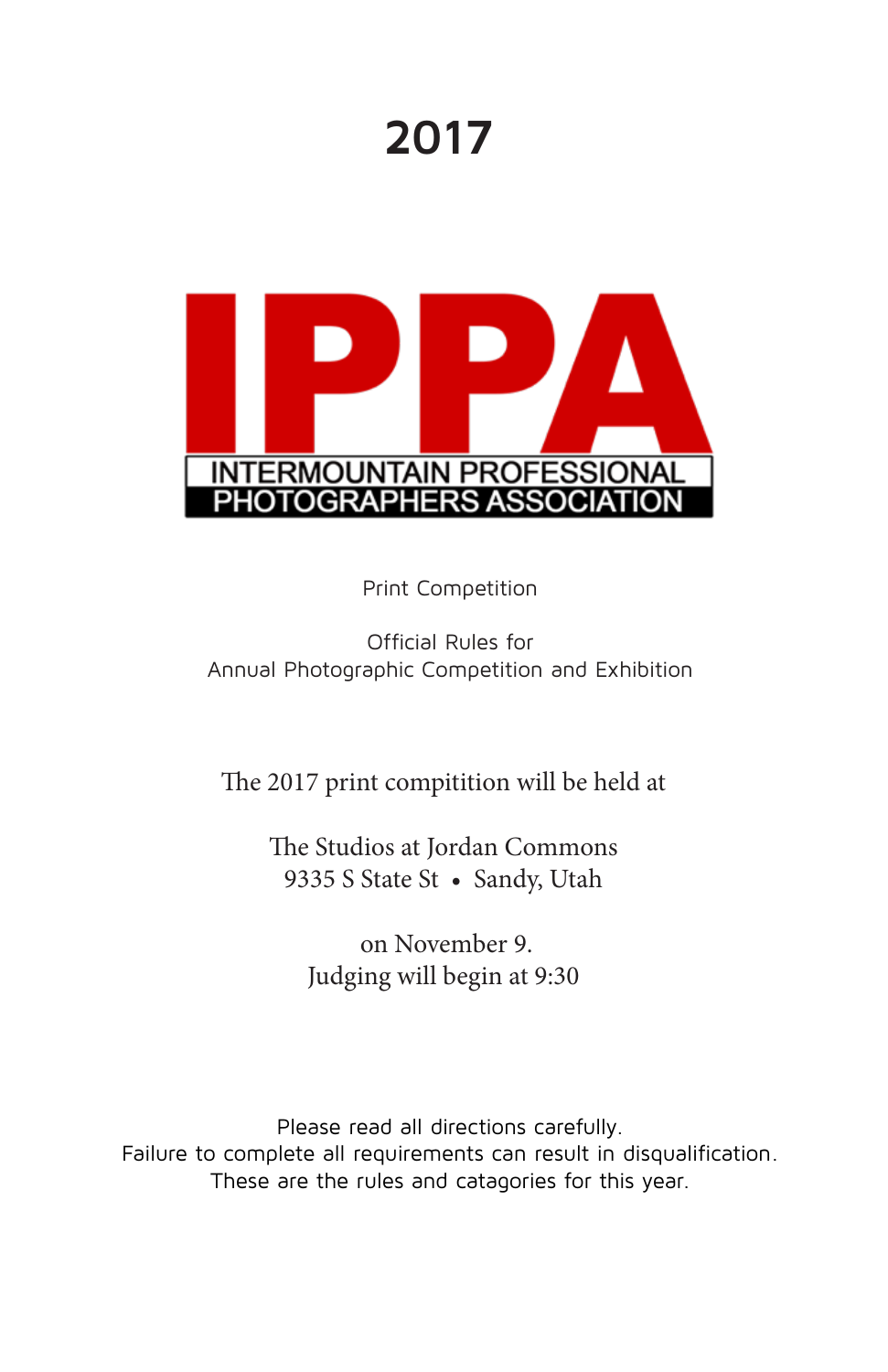# **Eligibility**

• All current and paid/lifetime members of IPPA, or residents of the greater intermountain area (including Utah, Idaho, Wyoming, Colorado and Montana) who are current members of their state association are eligible to enter and receive awards.

• Non-Association members may enter for an additional fee but are not eligible for awards and will only receive a score.

### **Print Case**

• Each entrant may enter one print case consisting of up to six (6) photographic images, including one (1) finished product (if desired) OR up to six (6) digital file images, including one (1) physical finished product (if desired). If entering an album, it will be considered as one of your 6 photographic images. Images may only be entered once, and may not be entered as both a photographic image and finished product.

• Only one person's images per print case.

• Each entry, even physical print entries MUST be entered online at printcompetition.com. The printcompetition.com site charges a separate membership fee that is required before you enter. See printcompetition.com for membership options and prices.

• Please package your prints so they are face down and are removed from your print case in the order of your entry on printcompetition.com. Please protect your prints with a slip-sheet between each print (individual wrapping is not necessary).

## **Deadline and Drop-off Locations**

- All on time entries must be received by 4:00 PM on Monday November 6, 2017.
- Late entries will be accepted up to 1 day prior– add \$30 late entry fee..
- Finished Products must be turned in the morning of the competition
- Print cases may be dropped off at any of the following locations:

Nichols Photo Lab (Mon-Fri 8 AM - 5 PM) 3265 S. 1100 E. Salt Lake City, UT 84106 801-486-3053

Impact Photography (Tues - Fri 10:00 AM - 5:00 PM) 75 S. Main Street Heber City, UT 84032 435-654-2726

Glen Ricks Photography (Tues - Sat 1:00 pm – 5:00 pm) 424 West Main Street American Fork, Utah 801-756-8824

Shipped entries must be sent to the following: Impact Photography 75 S. Main Street Heber City, UT 84032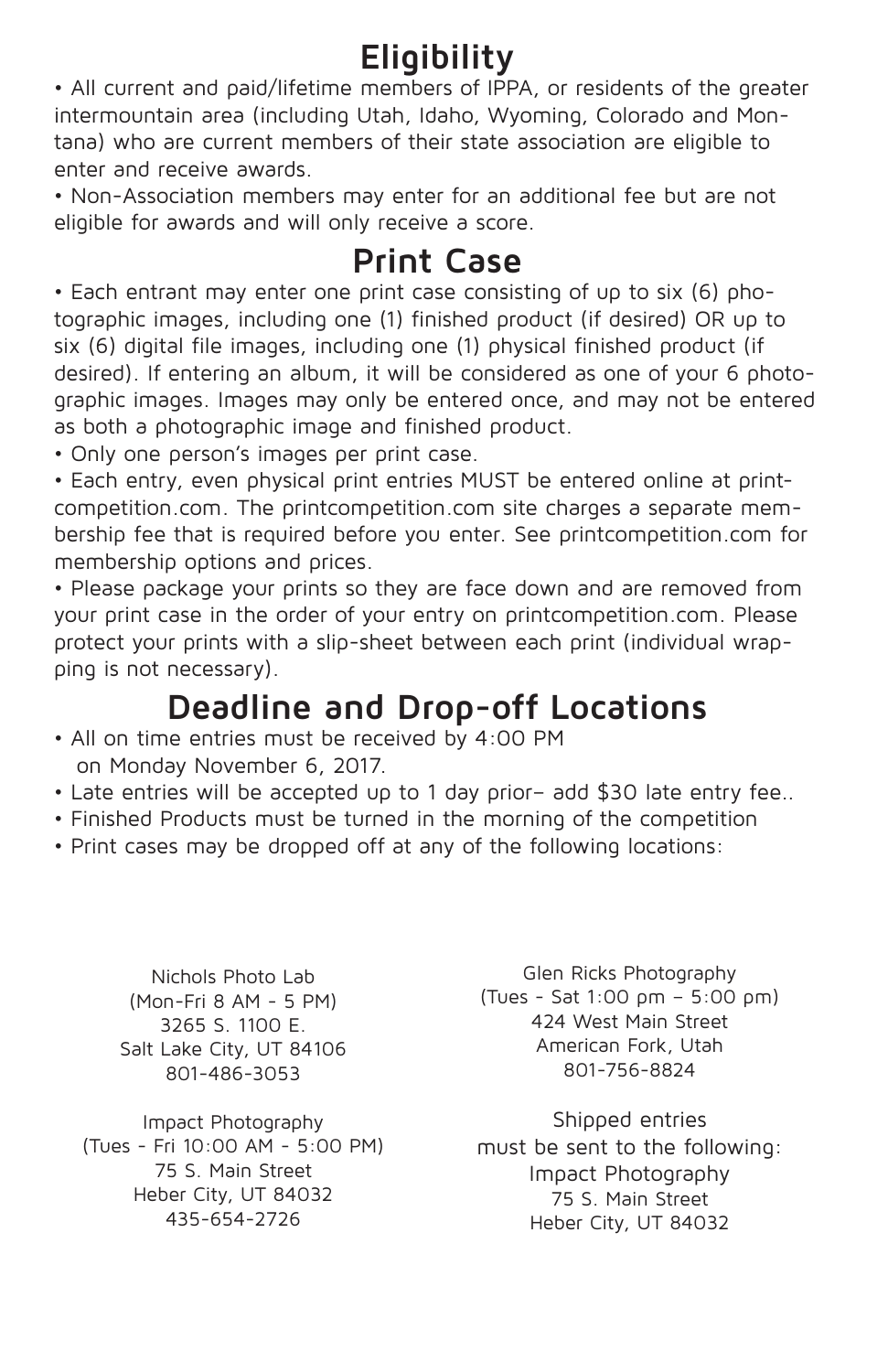# **Shipping**

Entries should be shipped or delivered in fiber or metal cases. IPPA assumes no responsibility for the damage to or loss of entries during shipping, or handling at exhibition.

### **Pick Up**

Entries MUST be picked up following the Awards Banquet

Any unclaimed prints will be placed in storage where special arrangements will need to be made for retrieval.

### **Entry Fee**

Each case must include the following fee, payable by check, money order or credit card to IPPA.

- IPPA Members and Masters: \$120 per case (6 photographic images) \$95 with paid attendance at associated event.
- Non-Members: \$150 per case (6 photographic images)
- \$6 PrintCompetition.com website membership fee paid directly to: printcompetition.com
- \$30 Late Fee Entry effective 3 days prior to event

## **Judging**

General and Masters print judging will be held TBD until finished. Judging is open to the general public.

### **Exhibition**

 Prints, Digital Images, and Finished Products accepted for the IPPA Exhibition will be displayed during the **Elevate conference**.

Under the discretion of the print committee, any image may be deemed unsuitable for public exhibition and will not be displayed.

Exhibition will not be open to the public if it's set up inside the speaking/vendor area as planned.

# **Category Classifications**<br>One of the following categories must be designated on entry form

and entry label affixed to top back of image.

G:General Category M:Masters Category

- 1. G: Portrait Individual
- 2. G: Portrait Child
- 3. G: Portrait Group
- 4. G: Wedding
- 5. G: Commercial
- 6. G: Pictorial/Illustrative
- 7. M: Portrait Individual
- 8. M: Portrait Group
- 9. M: Commercial
- 10. M: Pictorial/Illustrative
- 11. Album
- 12. Artist (Please see Artist section for description)
- 13. Finished Product (does not count toward total accumulative points)

 Any image not designated with a category will be assigned by the Print Chairperson.

### Scoring

All images will be judged by the following system established by the Professional Photographers of America (PPA).

#### PPA Point System

| Exceptional                       | $100 - 95$ |
|-----------------------------------|------------|
| Superior                          | $94 - 90$  |
| Excellent                         | 89-85      |
| Deserving a Merit                 | $84 - 80$  |
| Above Average                     | $79 - 75$  |
| Average                           | $74 - 70$  |
| <b>Below Exhibition Standards</b> | 69>        |
| Deserving of Review               | 78-80      |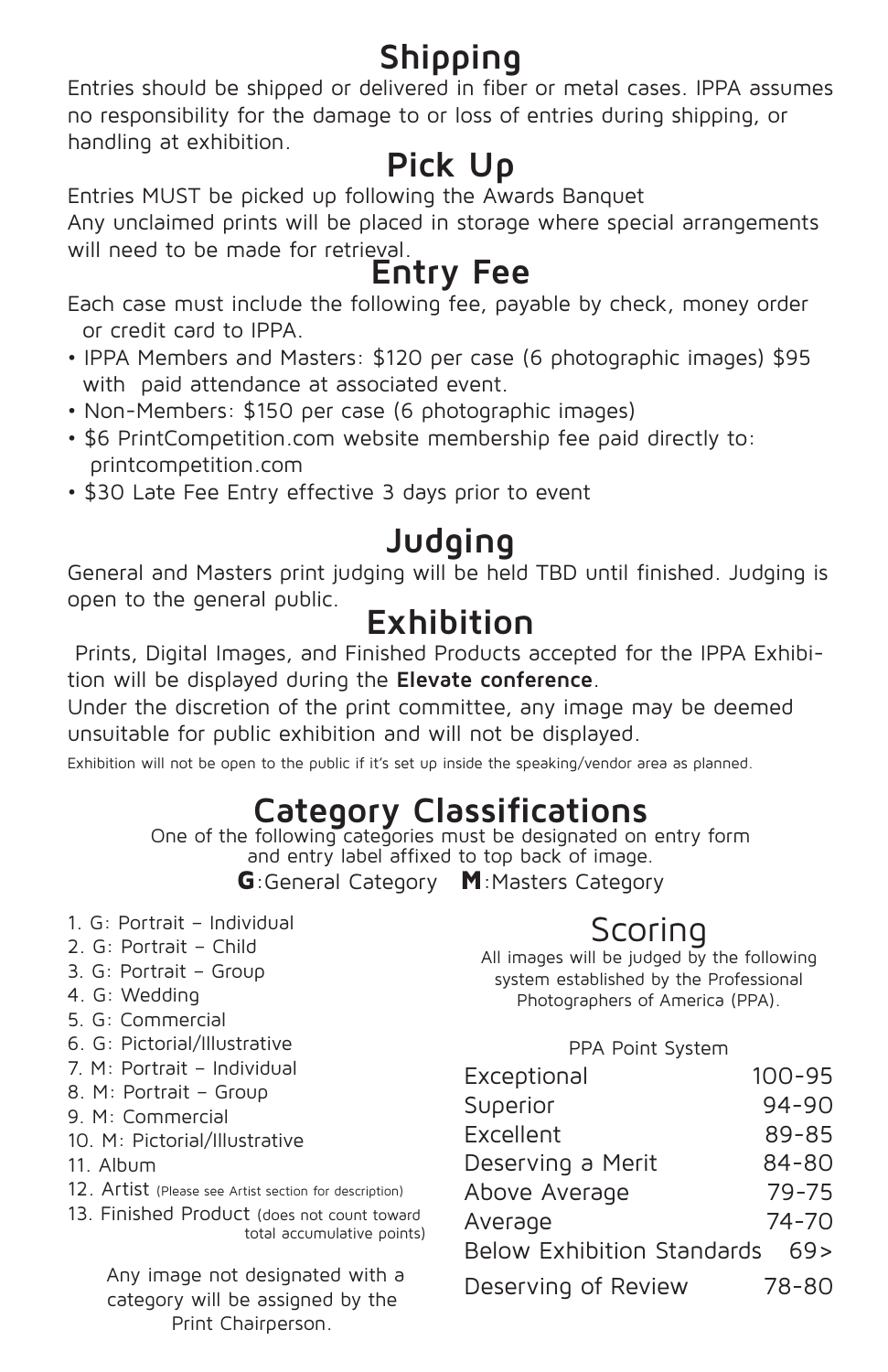### **GENERAL & MASTER DIVISIONS**

• No entry will be eligible that has been made under the supervision of an instructor or as a class assignment including workshops or stylized shoots.

• The entrant agrees to hold IPPA harmless against liabilities or claims arising from IPPA consideration for display, publication, promotion or other educational use of image submitted to IPPA.

• No two images may be of the same subject or object by the same maker (e.g. same model, models, subject, etc.).

• Entries previously accepted by an IPPA print exhibition are not eligible.

• Any Entries previously receiving an 80 or higher in a PPA Regional Competition or receiving a merit in a PPA International Exhibition are not eligible.

• Retouching is permissible on photographic images. This includes retouching accomplished by digital means as well as traditional methods using dyes, pencils, or airbrushes.

• The Jury Chairperson will have the authority to decide any questions not specifically covered by these rules and his or her decision will be final.

• Up to a total of 6 images may be entered by each participant. Submission of a finished product will be counted as one of the entrants 6 total images. Each album entered will also be counted as one of the entrants 6 total images.

• Entrants must certify that he/she has created, composed, and made the original exposure, and that the processing and special effects were made under his/her direction. Entrant must also verify appropriate model releases have been signed.

• Combined thickness of print and mount or foam board shall be a minimum of 1/8 inch (4mm) to a maximum of ¼ inch (8mm). Sentra thickness is allowed in 3mm and 4mm.

• PHYSICAL PRINT SUBMISSION RULES

• Printed Images may be submitted in any shape and size on a mount board with a minimum of 80 square inches or up to a maximum of 480 square inches, with the largest dimension no longer than 24 inches.

• All printed entries must be permanently mounted on mount board, foam board or Expanded PVC (Sentra). Combined thickness of print and mount or foam board shall be a minimum of 1/8 inch (4mm) to a maximum of ¼ inch (8mm). Sentra thickness is allowed in 3mm and 4mm.

• Prints may not be under glass • Overlay mats are allowed • Underlay mats are permitted

• To prevent damage to other print entries, no foreign material may be added to the surface of the print other than standard retouching materials. • In order to identify and list entries, all physical print entries must have a title. The label provided by **printcompetition.com** and printed by you, must appear centered on the top back of the entrywith barcode or it will be disqualified.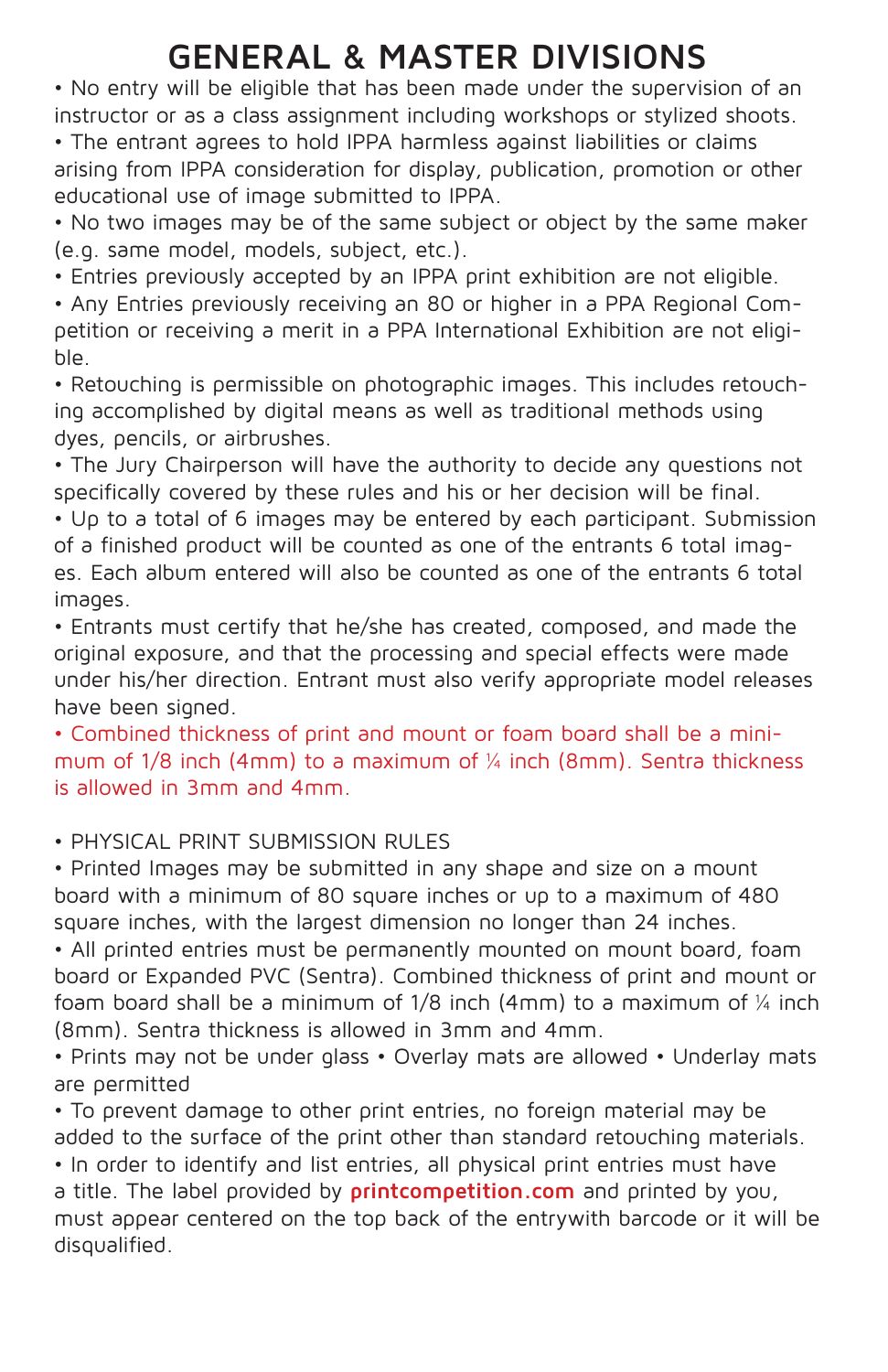# **DIGITAL IMAGE SUBMISSIONS**

See PPA Video Tutorial for help in this new format:

www.ppa.com/competitions/tutorials.php

- Digital files must be sized so the longest dimension is 4,000 pixels.
- Each file must contain an embedded color profile of either sRGB or Adobe RGB1998 and saved at a JPEG quality setting of 10.
- Files are to be named: Print\_Name.jpg (e.g. Midnight\_Gold.jpg).
- Submit your entry online using printcompetition.com

### **ALBUM ENTRIES**

• Entries may be submitted in the form of a Physical Album (an album printed and bound as a book for judging under lights) or a Digital Album (a set of digital files to be judged as sequential layouts on monitors). PHYSICAL ALBUM ENTRIES

• Print tags are provided for physical album entries. Please place tags inside album on back cover.

- Physical albums must be digitally submitted on printcompetition.com.
- Album covers must be between 63-400 square inches.
- No multiple volume albums are allowed.

• Any studio identification or entrant's name in the traditional album must be covered.

### **FINISHED PRODUCT**

• Each participant may enter only one finished product into the finished product category. A finished product refers to a product as it would be presented to the customer and can include your choice of matting, framing, and other finished details.

• Finished products will be judged on presentation of the product (front and back) and overall impact and quality of the image(s).

• Name of creator must be covered up.

• Upload a photograph of your finished product entry on printcompetition. com just as you would enter any other image.

#### • NO IMAGE ENTERED IN ANY OTHER CATEGORY

#### IS ELIGIBLE TO BE ENTERED IN THE FINISHED PRODUCT COMPETITION.

• Finished Products must be turned in on the morning of , between 7:00 AM and 9:00 AM at the Print competition **Venue.** or make special arrangements with print chairman

### **Artist**

The Artist category was added to assist those who are working toward the Master Artist degree offered by PPA. PPA requires you to enter an entirely different case for Artist entries at the International Print Competition. At the IPPA Annual Print Competition you have the option to enter one or all of your images in the artist category as a part of the same print case as your other entries. or entirely different case. (Additional case fee applys) Artist Rules

1. Entries may be reproduced from existing photographs, portraits, graphics or any other artwork as long as the entrant is prepared to provide the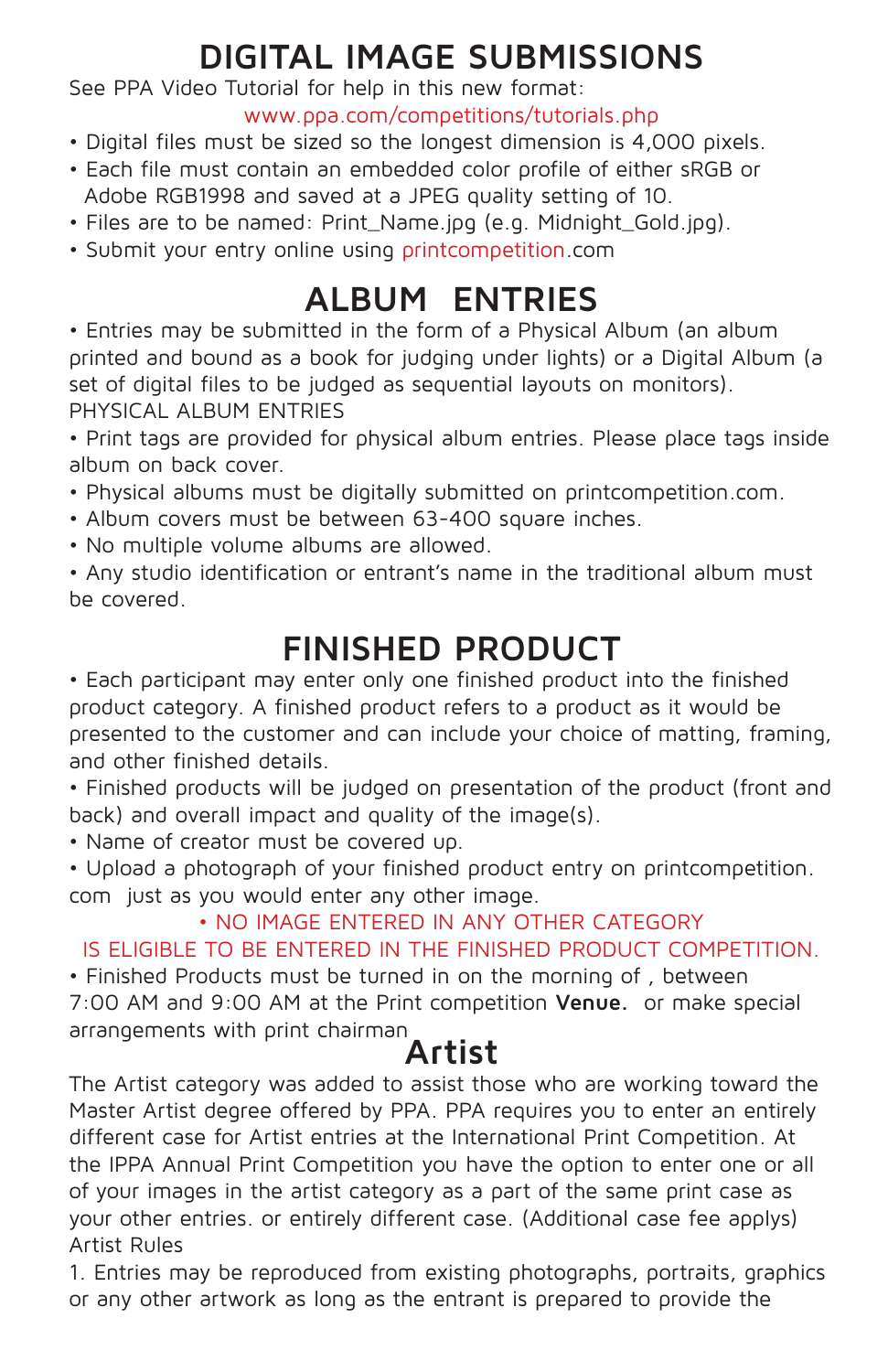appropriate written documentation indicating permission for usage. This documentation may be requested by IPPA before, during or after the competition. If an entry, in the good-faith opinion of the IPPA Print Jury Chair or the IPPA Photographic Competition Committee, violates copyright, trademark or any other applicable law and cannot be proven otherwise, that entry shall be disqualified and merits/awards revoked, if issued.

2. All processing, manipulation, artwork or rendering must be done by the entrant. Printing may be done under their direct supervision.

3. The entrant's name shall not appear anywhere in or on the face of the entry.

4. Entries in the Artist category shall include any subject and are encouraged to have guide images if the artwork done is not apparent.

5. If an entry includes guide images, they must be included on the submitted digital canvas or mounted/included on the face of the print.

6. All other IPPA competition rules apply to the artist category

#### **IPPA Awards**

• Categories: 1st, 2nd and 3rd places in categories 1-10. 1st place in category 11, 12 and 13.

#### Judge's Choice Award

Each Judge will choose one submission from all entered as his/her choice.

#### Best of Show

Given to the highest scoring submission in the competition.

#### Rookie of the Year

Given to the photographer entering for the first time who accumulates the highest number of points during the competition.

#### Photographer of the Year

Given to the General photographer accumulating the highest number of points during the competition.

#### Master Photographer of the Year

Given to the Master Photographer accumulating the highest number of points during the competition.

#### Court of Honor

Given to the top 5 general photographers and top 3 master photographers who accumulate the highest number of points during the competition

#### CPP Award

This award recognizes the highest scoring Certified Professional Photographer (CPP) submission.

#### ASP Award

This award recognizes the highest scoring submission submitted by an ASP member.

#### Don Pugmire Award

Given to the highest scoring entry in the finished product category.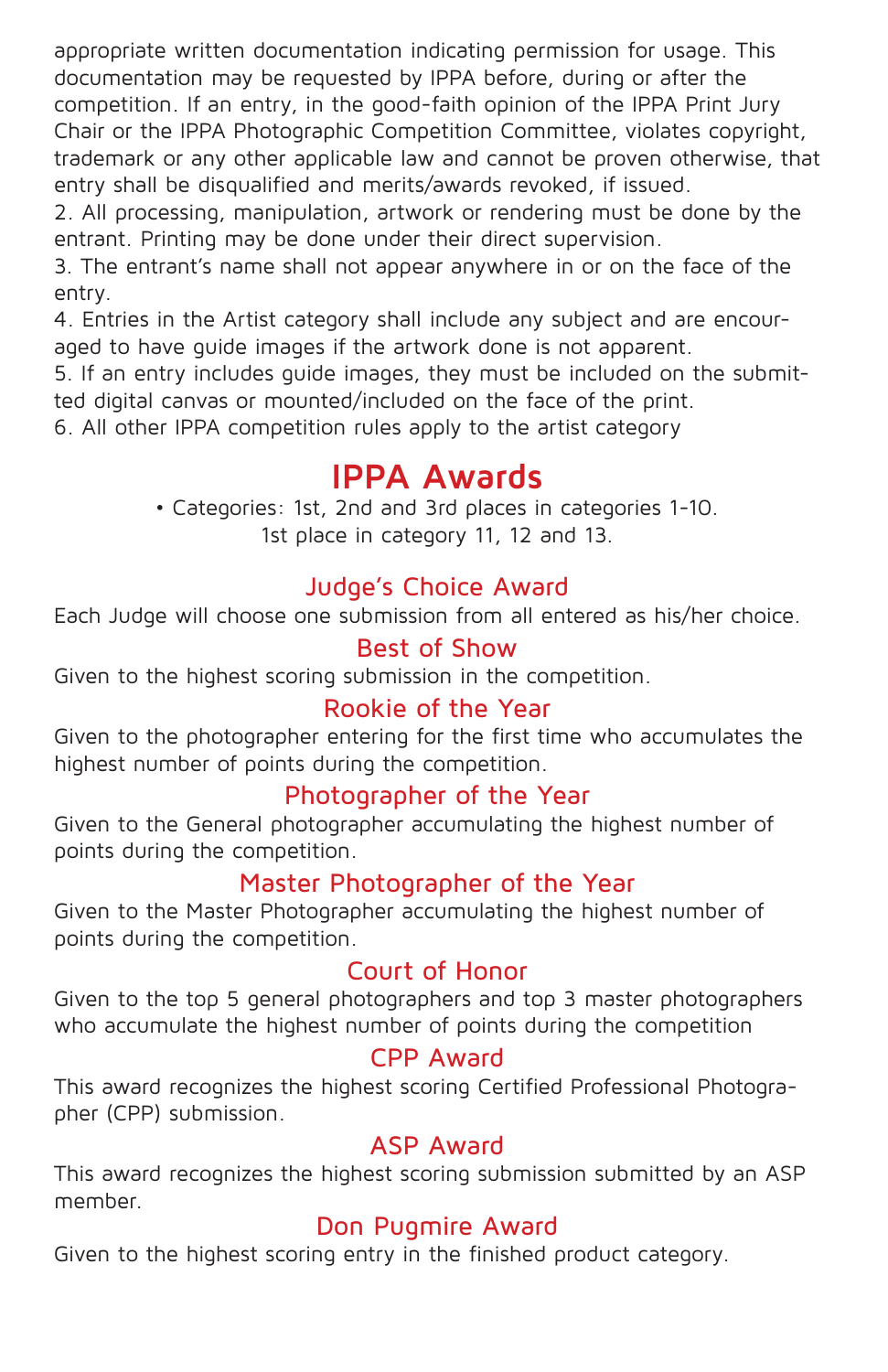#### Sunset Print Award

• All inkjet-printed entries are eligible to win the "Best Print in Exhibition" Sunset award

• Entries need not be printed on Sunset inkjet media to win, but must be inkjet-printed

• An image must be submitted and be judged as a print

• The image must score 80 points or more during the judging and chosen from the 10 highest scoring prints in the competition

- The image cannot have won a Sunset award previously
- The image must adhere to all rules and qualifications of the host print competition

• The entrant must have all releases and permission of all subjects appearing in the image

#### • Winner receives

A crystal Sunset trophy • Lapel-pin

\$250 gift certificate for Sunset-branded inkjet media

Entry into a year-end annual Sunset competition hosted by LexJet

#### The FUJI Masterpiece Award

Masterpiece Award will be awarded to a PPA member residing in the U.S. at the discretion of the local PPA print competition committee to the photographer in each of three (3) separate categories (Wedding, Portrait and Illustrative) receives a score of 80 or higher on a scale of up to 100.

- 1. The Photographer must certify that the competition print has been made on a FUJIFILM Crystal Archive print material or FUJIFILM Quality Dry Photo Paper in the making of the image.
- 2. The Photographer must be able to confirm the specific, professional color lab that took part in the print making process.
- 3. The Photographer must be the sole creator and copyright owner of the image submitted.
- 4. The Photographer must specify which category the print is being entered into for the profes sional print competition: **Portrait, Wedding or Illustrative.**
- 5. The Photographer must be in possession of any necessary model releasesor third party authorizations for any individuals or third party owned property depicted in the submitted image, and must be able to produce any such releases to Fujifilm upon request.
- 6. The Photographermust agree to license the submitted image for Fujifilm's use on the Fujifilm website and social media sites, and in Fujifilm trade show booths at various national con ventions for a period of 3 years (google FUJI Masterpiece Award for completge rules) .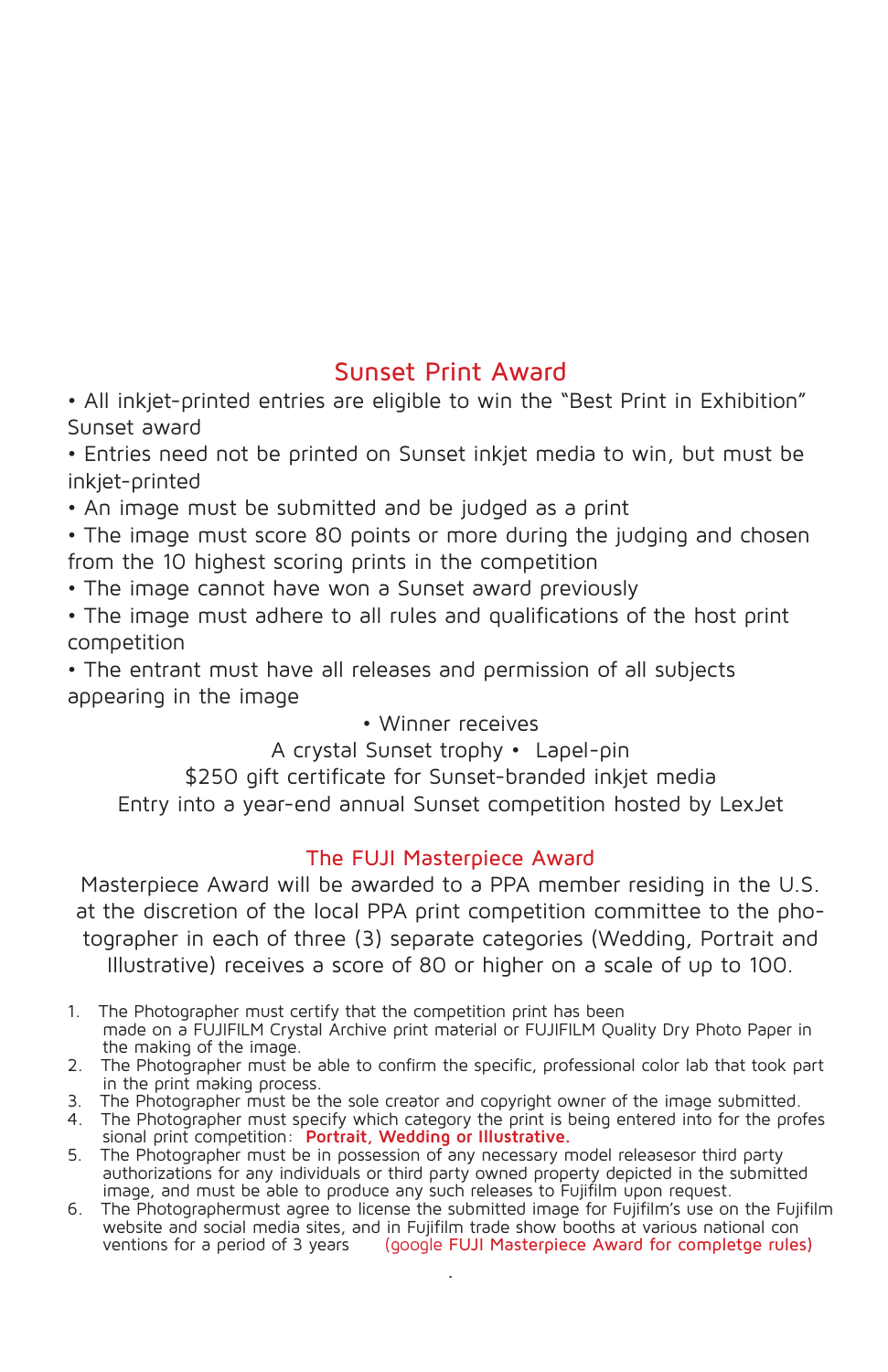## **Final Check List**

Complete Entry Form and Print Labels from printcompetition.com (print titles are read aloud during judging include pronunciation if necessary/applicable)

 $\Box$ 1. Affix one of the printcompetition.com print labels to the TOP CENTER BACK of each print entry and/or jewel case. TOP = correct orientation for print.

- $\square$ 2. Make sure your print case is clearly labeled with your name and return mailing address. Return postage is not included in the case fee.
- $\square$ 3. Remember to include Official Entry Form and appropriate case fee.
- $\Box$ 4. Print cases must be picked up in person following the Awards Banquet
- $\square$ 5. Remember that print merits earned in the IPPA print competition count toward your IPPA Associate and or Fellow but do not count towards your PPA Degrees, such as Master or Craftsman.

You are encouraged to continue your competition path by submitting your images to your PPA District competition and to the International Print Competition hosted by Professional Photographers of America.

Good luck and enjoy the 2017 Annual Photographic Competition!

**ATTENTION:**<br>In order to be eligible for awards, **IPPA dues or your local association dues MUST be PAID IN FULL for the calendar year.<br>MUST be PAID IN FULL for the calendar year.<br>Non-member cases will receive a judging score only.**

> **Please refer all Questions concerning the 2017 Print competition to**

### **Todd Hicken 435-654-2726**